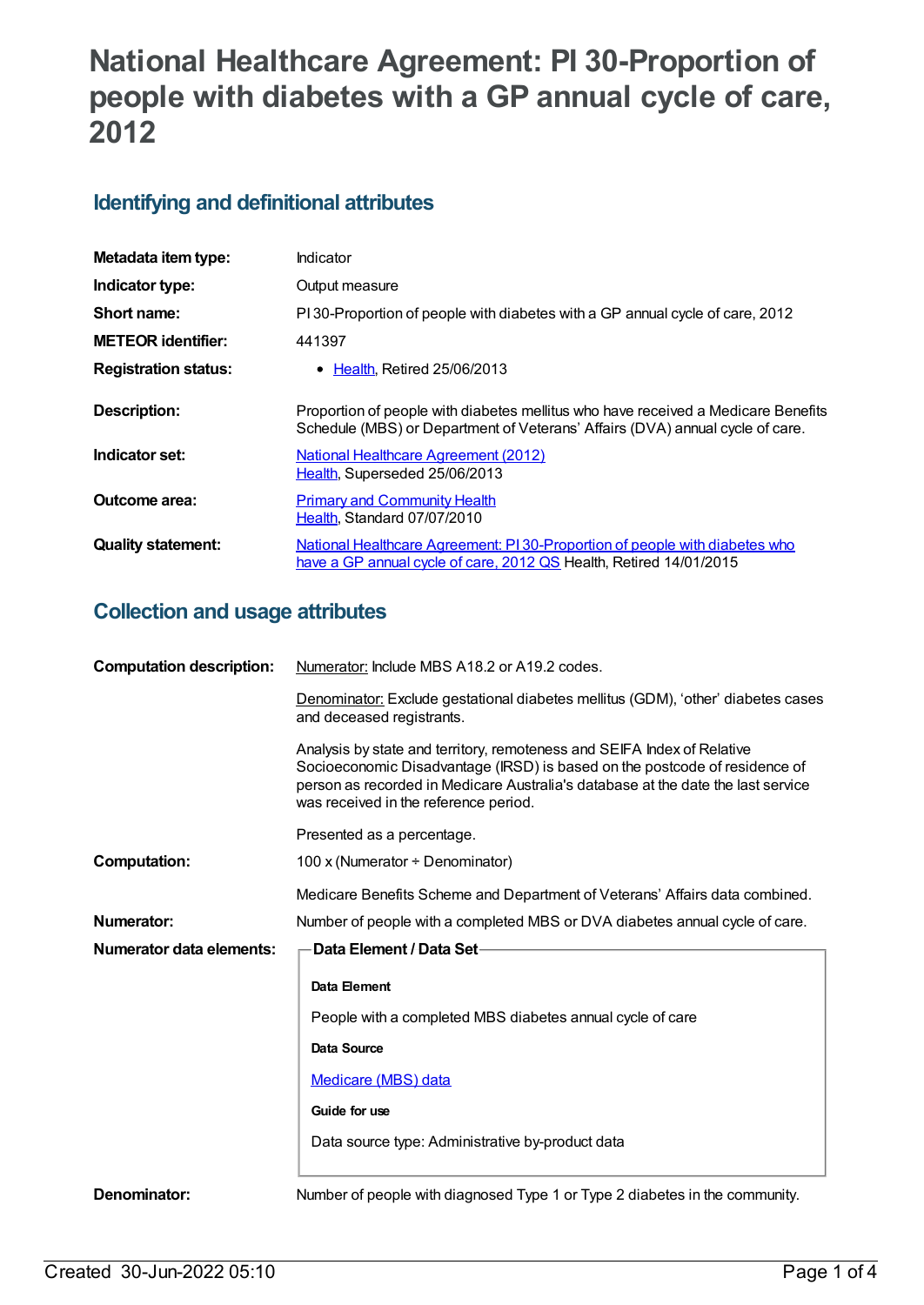| Denominator data                   | Data Element / Data Set-                                                                                                                           |  |
|------------------------------------|----------------------------------------------------------------------------------------------------------------------------------------------------|--|
| elements:                          | Data Element                                                                                                                                       |  |
|                                    | Person-diabetes mellitus status                                                                                                                    |  |
|                                    | Data Source                                                                                                                                        |  |
|                                    | <b>National Diabetes Services Scheme (NDSS) database</b>                                                                                           |  |
|                                    | Guide for use                                                                                                                                      |  |
|                                    | Data source type: Administrative by-product/service data                                                                                           |  |
| Disaggregation:                    | 2008-09 and 2009-10 (updated to include DVA data), and 2010-11-Nationally,<br>by SEIFA Index of Relative Socioeconomic Disadvantage (IRSD) deciles |  |
|                                    | 2008-09 and 2009-10 (updated to include DVA data), and 2010-11-State and<br>territory, by:                                                         |  |
|                                    | • remoteness (Australian Standard Geographical Classification Remoteness<br>Structure)<br>• SEIFA IRSD quintiles                                   |  |
|                                    | Some disaggregations may result in numbers too small for publication.                                                                              |  |
| <b>Disaggregation data</b>         | Data Element / Data Set-                                                                                                                           |  |
| elements:                          | Data Element                                                                                                                                       |  |
|                                    | Person-area of usual residence                                                                                                                     |  |
|                                    | Data Source                                                                                                                                        |  |
|                                    | Medicare (MBS) data                                                                                                                                |  |
|                                    | Guide for use                                                                                                                                      |  |
|                                    | Data source type: Administrative by-product data<br>Used for disaggregation by state/territory, remoteness and SEIFA IRSD.                         |  |
|                                    | Data Element / Data Set-                                                                                                                           |  |
|                                    |                                                                                                                                                    |  |
|                                    | Data Element                                                                                                                                       |  |
|                                    | Person-area of usual residence<br><b>Data Source</b>                                                                                               |  |
|                                    | National Diabetes Services Scheme (NDSS) database                                                                                                  |  |
|                                    | Guide for use                                                                                                                                      |  |
|                                    | Data source type: Administrative by-product data                                                                                                   |  |
|                                    | Used for disaggregation by state/territory, remoteness and SEIFA IRSD.                                                                             |  |
| <b>Comments:</b>                   | Most recent data available for 2012 CRC report:                                                                                                    |  |
|                                    | Numerator: 2010-11                                                                                                                                 |  |
|                                    | Denominator: As at 30 June 2011                                                                                                                    |  |
| <b>Representational attributes</b> |                                                                                                                                                    |  |
| <b>Representation class:</b>       | Percentage                                                                                                                                         |  |

| Representation class: | Percenta |
|-----------------------|----------|
| Data type:            | Real     |
| Unit of measure:      | Person   |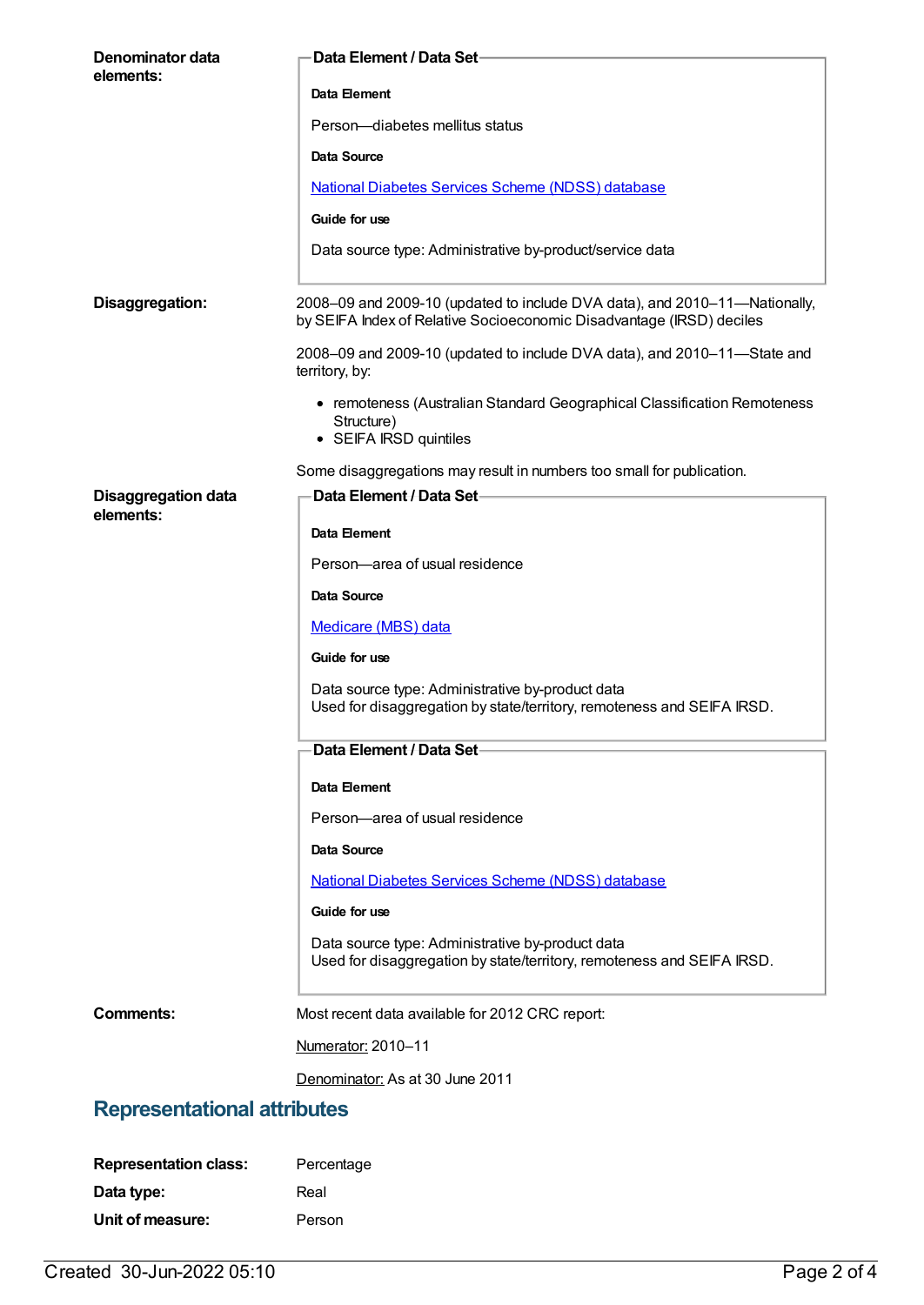### **Indicator conceptual framework**

| Framework and | <b>Effectiveness</b> |
|---------------|----------------------|
| dimensions:   |                      |

#### **Data source attributes**

| Data sources:                    | Data Source                                              |  |
|----------------------------------|----------------------------------------------------------|--|
|                                  | <b>National Diabetes Services Scheme (NDSS) database</b> |  |
|                                  | Frequency                                                |  |
|                                  | Quarterly                                                |  |
|                                  | Data custodian                                           |  |
|                                  | Department of Health and Ageing                          |  |
|                                  | Data Source                                              |  |
|                                  | Medicare (MBS) data                                      |  |
|                                  | Frequency                                                |  |
|                                  | Annually                                                 |  |
|                                  | Data custodian                                           |  |
|                                  | Department of Health                                     |  |
| <b>Accountability attributes</b> |                                                          |  |

#### **Reporting requirements:** National Healthcare Agreement **Organisation responsible for providing data:** Department of Health and Ageing; Australian Institute of Health and Welfare

**Further data development /** Specification: Long-term **collection required:**

**Source and reference attributes**

### **Relational attributes**